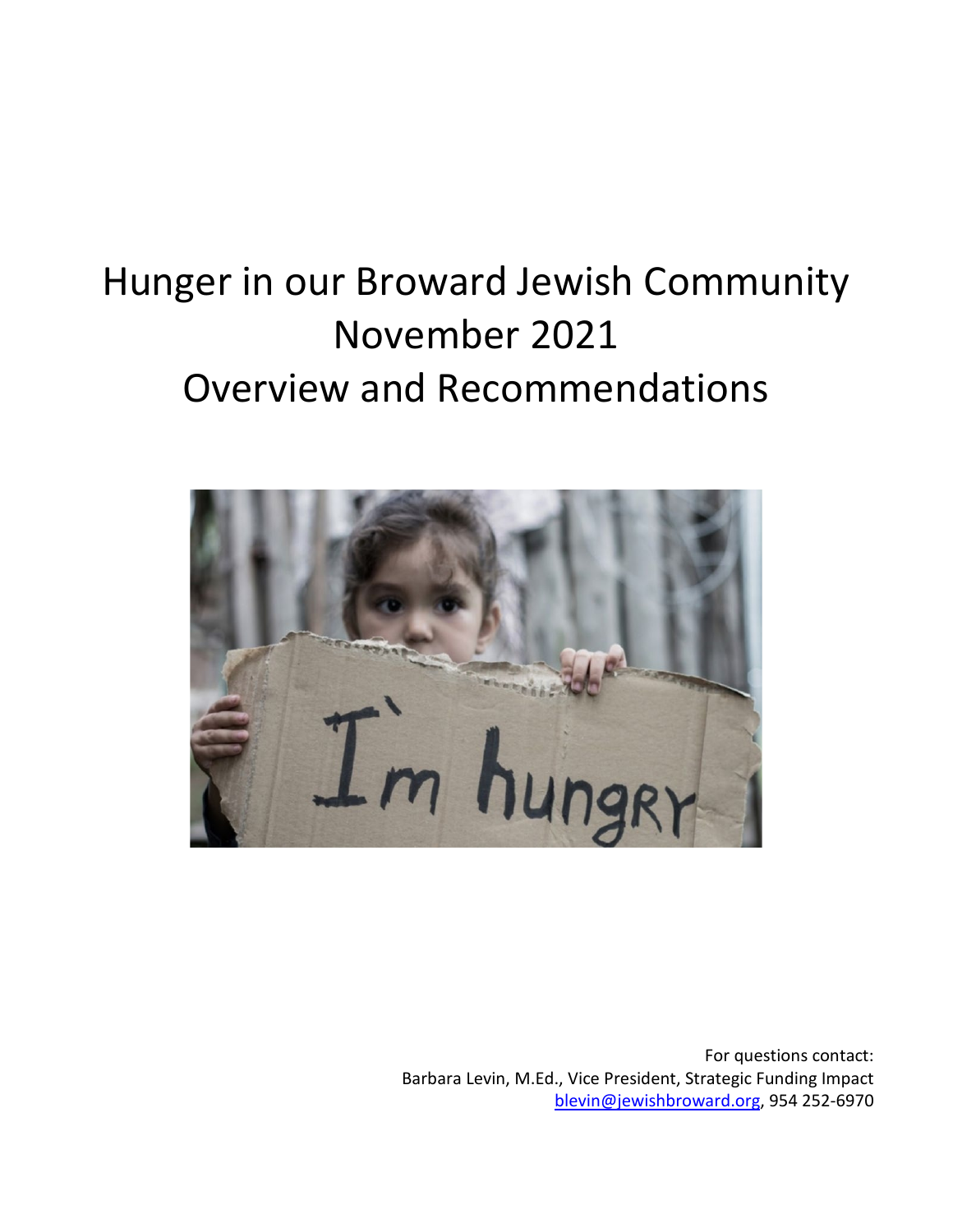## **Hunger is a Serious Problem in our Community**

Hunger is a serious problem impacting a significant number of Broward Jewish community members.

- **21,000 Broward Jewish community members are considered "food insecure."**
	- $\circ$  That means these members of our community lack consistent access to sufficient, reasonably-nutritious food. The situation may be temporary or long-term, but it deeply impacts their lives – and their futures.
- **We estimate 7,262 Broward Jewish community members are "chronically" in need of food assistance.**
	- $\circ$  These families eat lower quality, less nutritious foods; they struggle to meet special dietary needs of family members with chronic illnesses or allergies; parents, and seniors, sometimes skip meals.
	- $\circ$  These families worry a lot about whether they will have enough food to get through the week – and they depend on food pantries when they run out of food.
- **There are many, many more, poor Broward Jews than most people realize.**
	- $\circ$  17% of Broward Jewish households live on less than \$29,000 a year, and 8% live on less than \$17,500 a year. These amounts are not enough to feed and house a family… or an individual.
	- o 21% of these households tell us they are unable to make ends meet. Many more are one crisis away from being able to make ends meet. Those numbers have risen due to the economic impact of Covid-19.
- **To address these needs, The Jewish Federation of Broward County provides ongoing funding for three Broward Jewish food pantries. In FY 2022, we are providing a combined \$74,500 in regular allocations to We Are One Glatt Kosher foodbank, The Dorit & Ben J. Genet Cupboard at Goodman Jewish Family Services, and WECARE at the Soref JCC.**

*Recommendations: Recognize the breadth and depth of hunger & poverty in our Broward Jewish community. Increase Federation support for local Jewish food pantries that focus on feeding the neediest members of our Broward Jewish community.*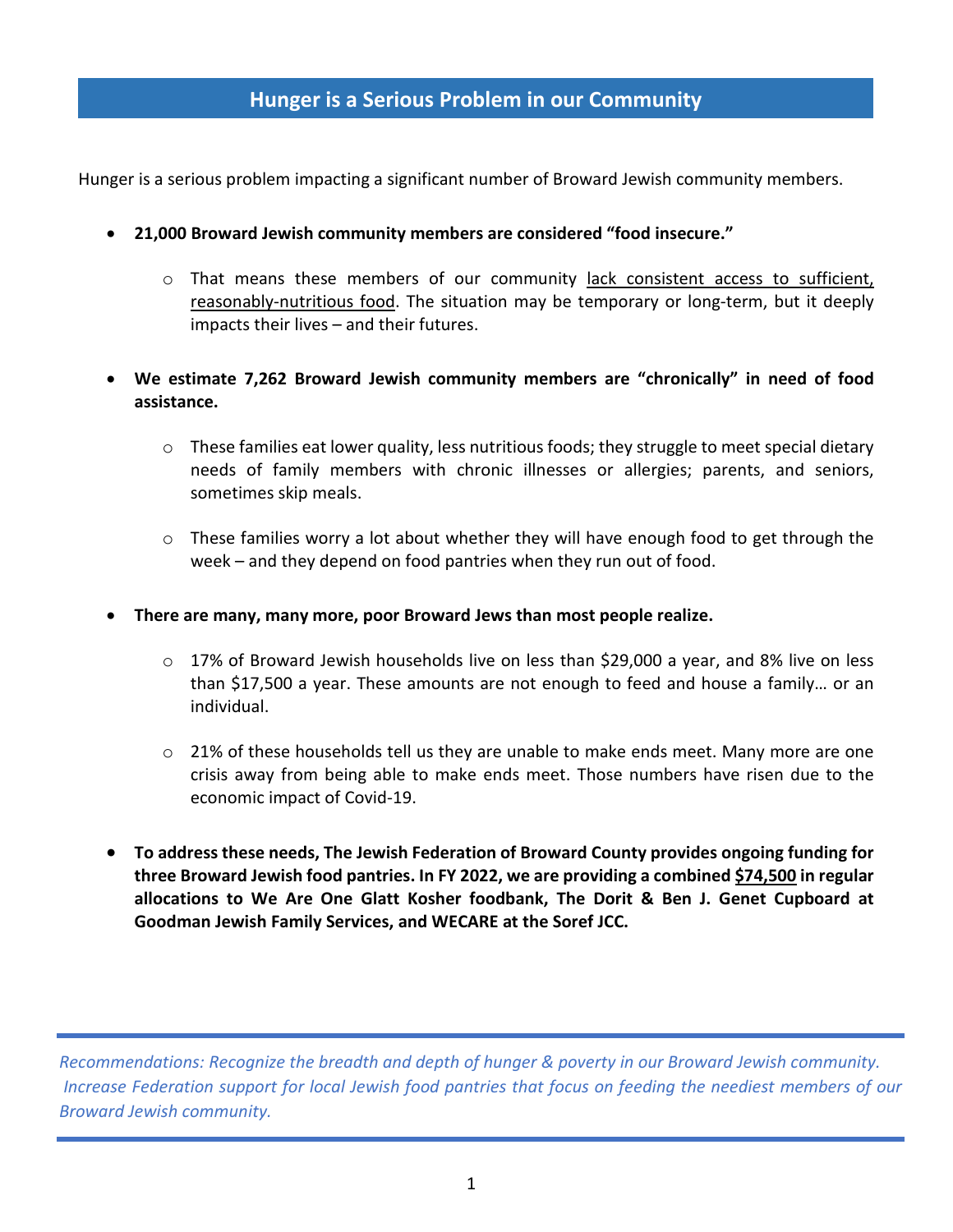## **Covid-19**

#### **Covid-19 significantly exacerbated the problem of hunger in our Broward Jewish community.**

• In the wake of Covid-19, 9,140 Jewish community members were unable to feed themselves without outside assistance, and depended on food pantries, Meals on Wheels, and/or free school lunches for their children.

#### **Our Broward Jewish community boldly responded to this critical need.**

Food pantries greatly expanded the number of community members they fed, and found new ways to get the food to people. Two schools distributed Kosher meals to low-income school children who lost free school lunches when schools closed. Nourish Now more than tripledthe number of Broward Jewish sick, elderly, and frail seniors receiving home delivered meals. Three localChabads launched new food distribution programs to provide for our neediest neighbors. A program for Jewish seniors began delivering meals and groceries to seniors, and connecting them to Meals on Wheels. Two Chabads expanded financial assistance programs, providing food cards to hungry Broward Jewish community members. Another Chabad began housing and feeding newly homeless Broward Jewish community members.

#### **Our Federation responded by dramatically, and quickly, expanding support for these programs.**

We provided an additional **\$119,000** to Broward Jewish food pantries.

We spent \$18,000 providing kosher meals to poor Jewish children who lost free school lunches when schools closed.

We gave an additional **\$175,937** to Nourish Now at Meals on Wheels to deliver meals to seniors unable to get out or whose caregivers were unable to get to them due to Covid-19.

We gave **\$40,000** to Sunshine Circle to deliver meals or groceries and check-in on seniors.

We also provided **\$124,000** in additional support for programs which, while not directly charged with addressing hunger, in fact used a significant portion of their funding to address hunger. We gave **\$9,000** to Chabad of Southwest Broward to house and feed homeless Broward Jewish community members, and we gave **\$115,000** to two direct assistance programs at local Chabads that provided food cards for hungry Jewish community members, while also addressing other crises.

• We ultimately supported programs that provided food to 7,908 of our neediest Broward Jewish community members during the first year of Covid-19.

*Recommendation: During times of exceptional communal economic hardship, increase funding for food pantries, emergency food programs, and Meals on Wheels.*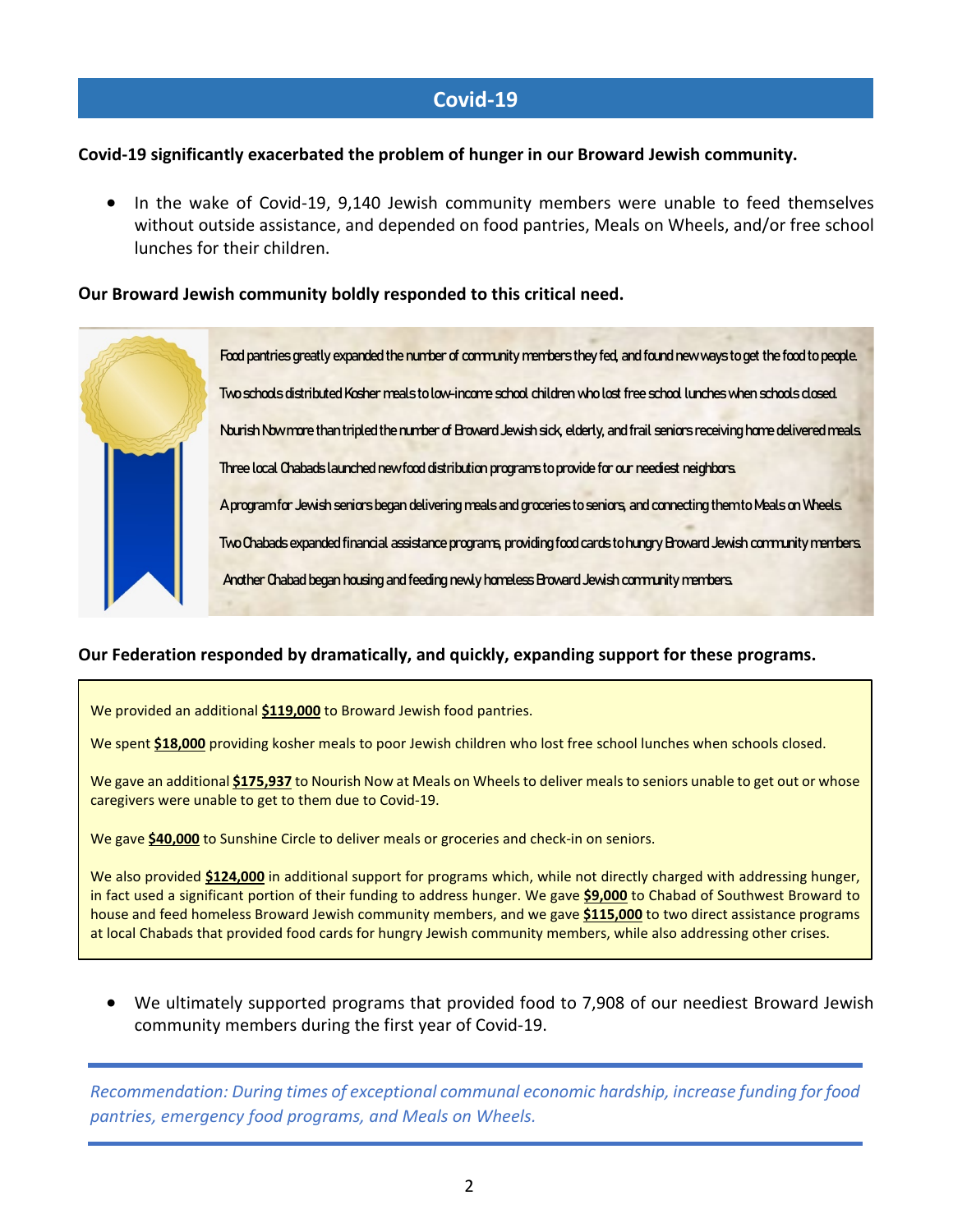## **Seniors are Particularly Impacted by Hunger and Poverty**

#### **Seniors are especially likely to go hungry, or eat extremely sub-standard meals.**

- Many of our oldest, frailest seniors, are no longer physically able to consistently prepare reasonably balanced, nutritious meals, on their own.
	- $\circ$  Reduced cognitive abilities, vision loss, mobility issues, severe arthritis, chronic illnesses (like heart disease) that leave seniors physically exhausted, and other challenges, may make cooking dangerous or impractical.
- Home delivered, nutritious meals *could* solve the problem. But there are currently more than 1,500 South Florida seniors on the waiting list for federally funded home delivered meals from Meals on Wheels. (Even before COVID there were generally 900 - 1,200 seniors on that waiting list.) Many seniors die before reaching the top of the list.
- **The Jewish Federation of Broward County uniquely and impressively addresses the problem by funding the Nourish Now program at Meals on Wheels. In 2021 we allocated \$100,119 to pay for Broward Jewish seniors to receive home delivered, nutritious meals while they sit on the waiting list. We will use every cent.**

*Recommendations: Increase Federation funding for the Nourish Now program at Meals on Wheels. Aggressively get the word out to our oldest, sickest, poorest seniors, that the program is available to them.*

- Seniors who depend exclusively, or mostly, on Social Security to cover their expenses, cannot afford life's most basic necessities.
	- $\circ$  The average senior Social Security benefit is \$1,543/month in 2021. The poorest receive SSI, which is just \$794/month for individuals and \$1,191 for couples. 12% of senior men and 15% of women rely on Social Security for 90% or more of their income. Perversely, healthcare costs skyrocket with age as income plummets, reducing the amount available for food. Poverty rates increase with age and widowhood, leaving our oldest seniors in greatest need.
- Frail, elderly seniors many in dire need find it hard to access many services for the poor, due to inability to drive, difficulty with computer applications and navigating phone trees, etc.

*Recommendation: Ensure our oldest, frailest, Jewish seniors can access critical services. Food banks should deliver to seniors who no longer drive. Assistance should be provided to seniors who need help applying for government benefits, etc.*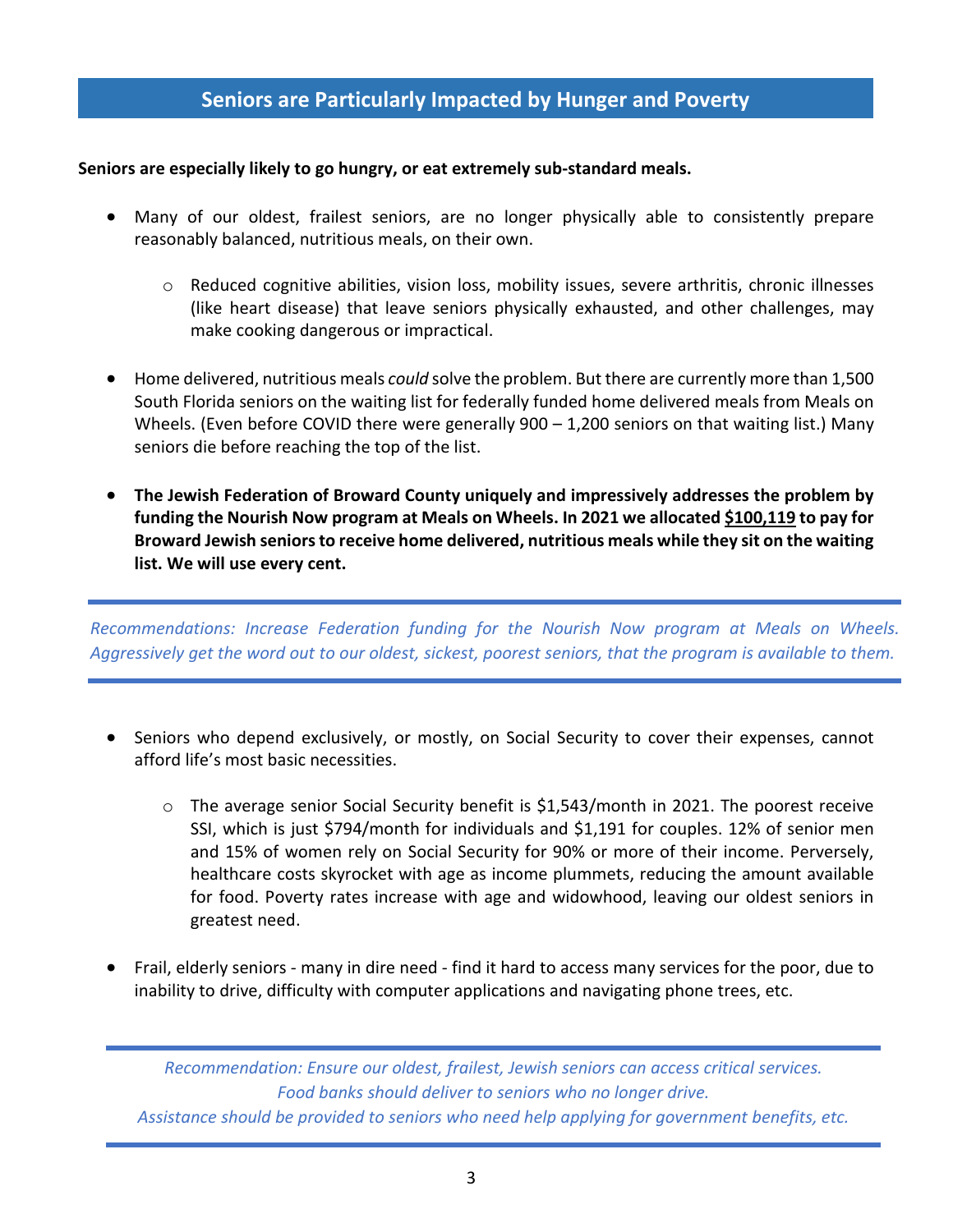## **Children**

- Children who are hungry do more poorly in school affecting their long-term scholastic outcomes, and even their prospective lifetime earnings. Hunger negatively impacts academic performance and behavior in school. Hungry children have lower math scores, and are more likely to repeat a grade, come to school late, or miss school entirely. (American Journal of Clinical Nutrition, Pediatrics, and the Journal of the American Academy of Child and Adolescent Psychiatry).
- Free school lunches and breakfasts, can make a big, very positive, impact. These nutritionally balanced meals not only improve school performance, they also help free up critical dollars in family budgets for our lowest income families (meaning someone else in the family may eat.) But for schools that serve only Kosher food, there is a challenge. Federal reimbursement rates do not consider the higher costs associated with Kosher food. If these schools cannot afford to cover the needed additional funds (often substantial), they must forego participation in the program.
- **The Jewish Federation of Broward County fills the gap by providing critical funds to help Lubavitch Hebrew Academy, a Title 1 school (a school that serves a very high percentage of lowincome children). We provide \$26,700 to Lubavitch Hebrew Academy to help cover the difference between federal reimbursement rates, and the actual cost of purchasing Kosher food for free breakfast and lunch.**

*Recommendations: Continue assisting Lubavitch Hebrew Academy cover the cost of free breakfast and lunch for low-income students – which allows our community to leverage Federal dollars, and will translate into brighter futures for the children involved.* 

- While Jewish families are known for the love and care we lavish on our children, not every Jewish child is lucky enough to have a loving, stable family able to care for them and raise them lovingly at home. A parent's physical or mental illness, drug abuse, domestic violence, abandonment, or death, can leave a young child or teen needing to live outside their family home, for a short period, or their entire childhood. When that happens, it is imperative that we have high quality options within our Jewish community. JAFCO has stepped into the gap, and provides incredibly high quality loving Jewish group homes in Broward County, for those children who cannot, or are not yet, placed in Jewish adoptive or foster homes. But feeding, clothing, housing, and educating those children is expensive.
- **The Jewish Federation of Broward provides \$41,000 to JAFCO to pay for Kosher meals for the children residing in the Children's Village.**

*Recommendations: Continue assisting JAFCO with the cost of feeding the Jewish children who live in the Children's Village because of tragic situations that leave them unable to live with their families.*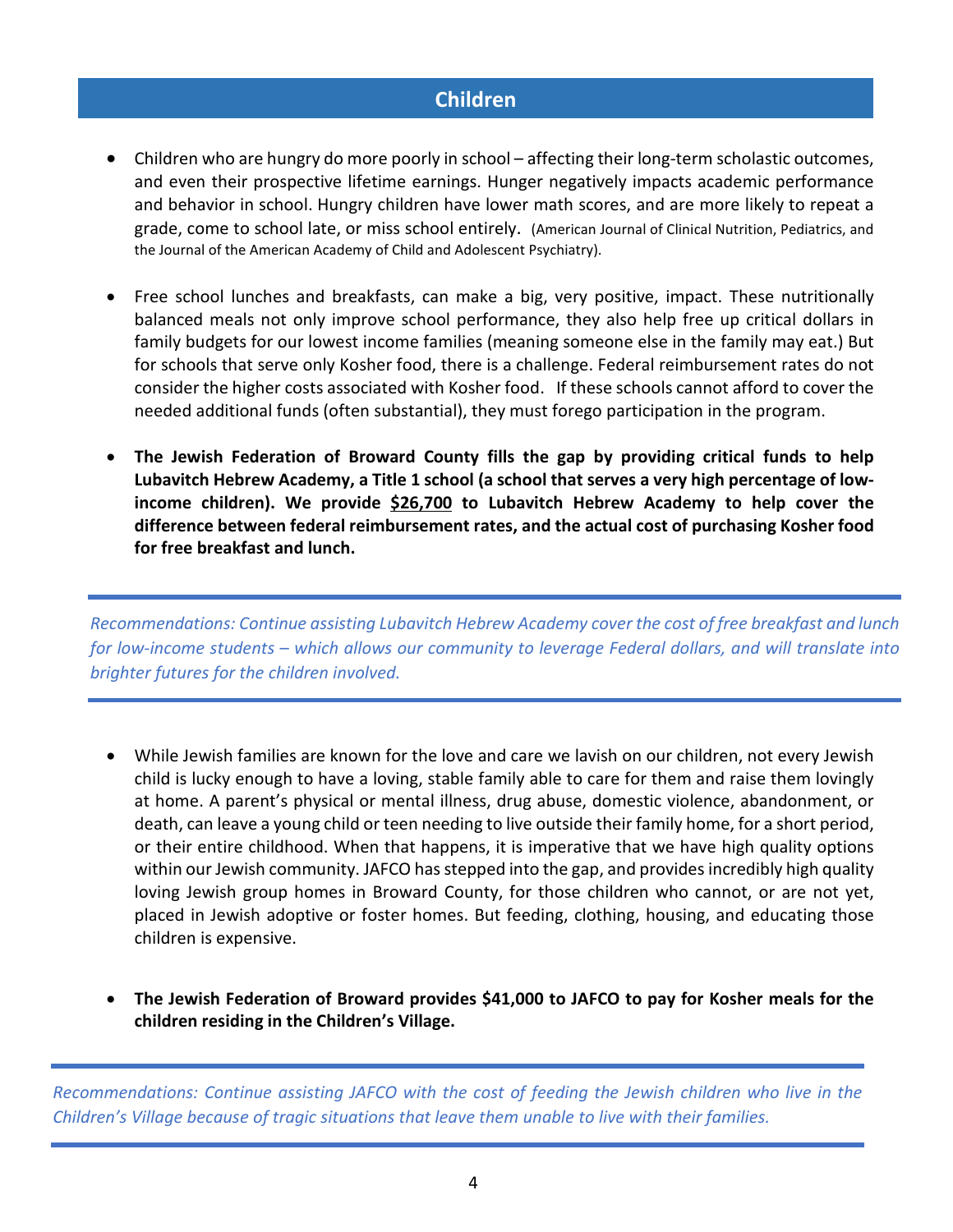## **Kosher Foods and Orthodox Community Members**

- Orthodox community members also face a higher risk of food insecurity.
	- o Kosher food is significantly more expensive than non-Kosher food.
	- $\circ$  Families may also have more children, which reduces the dollars available per family member.
- Few local food pantries can provide Kosher food for clients. The overwhelming majority of local food pantries are associated with non-Jewish, faith-based institutions.
- We are fortunate to have four Broward food pantries meeting the need for Kosher food:
	- o *We Are One* (receives funding from the Jewish Federation of Broward County) providing Glatt Kosher food to our most observant families.
	- o *The Dorit & Ben J. Genet Cupboard at Goodman Jewish Family Services* (receives funding from the Jewish Federation of Broward County) provides Kosher food to families, with the option of home delivery.
	- o *WECARE at the Soref JCC* (receives funding from the Jewish Federation of Broward County) provides Kosher and non-Kosher foods to both Jewish and non-Jewish community members.
	- o *Craig's Pantry* (chooses not to apply for funding from the Federation) provides strictly Kosher food to Jewish community members.

*Recommendations: Increase funding for Broward pantries that serve our Jewish community. Serve all segments of the Jewish community – secular through Orthodox – but recognize the exceptional need for us to fund Kosher pantries, as no alternatives exist for those community members. Recognize that we will largely need to self-fund pantries that focus on the Jewish community.* 



*We Are One Glatt Kosher Pantry*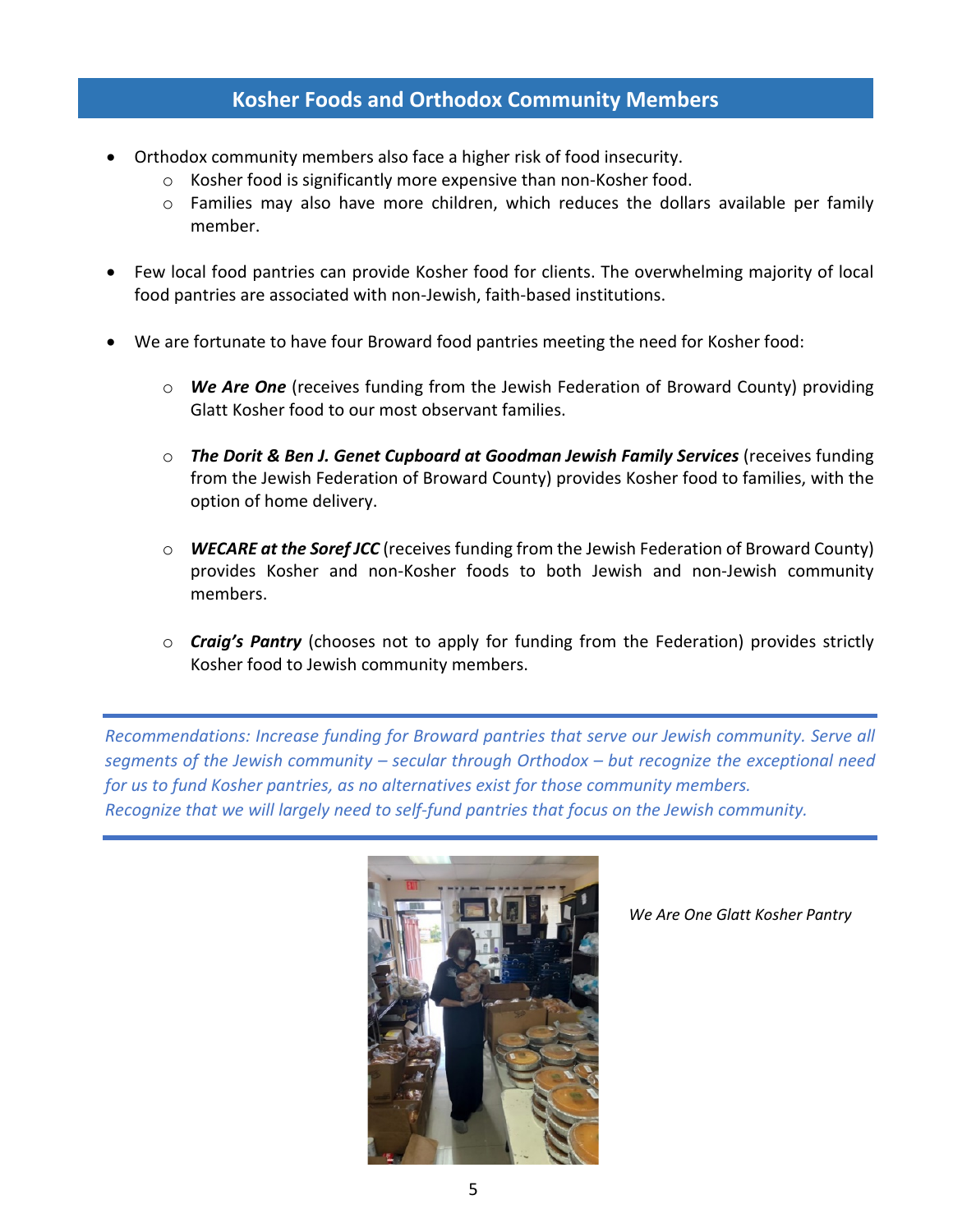## **Impossible Choices**

For many extremely low-income families, there simply is no possible way to balance the family budget. There simply aren't enough dollars to pay for the most desperate of life's needs.

• Skipping rent will likely lead to homelessness – and possibly losing your kids. Not repairing the family car (and old clunkers need lots of repairs) will likely mean you lose your job due to lateness and absences. Even if you have subsidized medical insurance, there are still co-pays and prescriptions (though you may skip your own desperately needed medicines) and vitamins and Band-Aids etc. for the kids. If you don't pay the person who's watching your preschooler while you work, next week you'll find yourself without childcare, and that's the end of your job too. And realistically, you need a phone, electricity, and an occasional replacement pair of shoes.

**So, where do you cut costs when paying less than full rent will result in you and your possessions being put out on the street? Sadly, the answer is often food. When you're all out of choices, you buy the cheapest most filling food available – even if it lacks nutritional value, or the box is expired. You hope the kids get a decent free lunch at school five days a week during the school year, while maybe you skip meals here and there. And realistically, you run out of food by the end of the month.**

#### **Challenge: Where can you cut costs in the budget below?**

*Yearly Income: \$24,960. Monthly: \$2,080. Mom works 40 hours/week for \$12/hour. Two children, ages 3 and 7. They live in extremely basic 1-bedroom apartment in a questionable neighborhood. (Mom sleeps on the couch in the living room and gives the bedroom to her 2 children.) To keep costs down, they use the air conditioner only when the temperature goes over 85 degrees. More worryingly, to save money, a neighbor watches the preschooler all day and the second grader after school while Mom works instead of enrolling the children in quality preschool and afterschool programs. (They watch lots of TV.) There is no money left for emergencies. When their rent is raised, or if Mom has to take off from work because she is sick or one of the kids are, her whole house of cards will fall apart. The family qualifies for \$354.40 per month in food stamps. This is not enough to fully cover food costs, even with eating the cheapest foods available and lots of starch. Actual cost of food: \$125 per week or \$537.50 per month which is offset by \$354.40 in SNAP per month, leaving \$183 needed for groceries.*

| Stretched beyond the breaking point, this monthly budget can't be balanced. |  |
|-----------------------------------------------------------------------------|--|

|  | Rent               | \$950.00                  | <b>Transportation</b>        | \$250.00 |
|--|--------------------|---------------------------|------------------------------|----------|
|  | <b>Electricity</b> | \$90.00                   | <b>Clothes, haircuts</b>     | \$60.00  |
|  | <b>Phone</b>       | \$45.00                   | Internet & TV                | \$65.00  |
|  | Food               | 183 (in addition to SNAP) | Day care (2 kids)            | \$430.00 |
|  | <b>Medical</b>     | \$40.00                   | School supplies, repairs,    | \$60.00  |
|  |                    |                           | furniture, books, toys, etc. |          |

**Total expenses in this unrealistically bare-bones monthly budget: \$2,173.00. This is \$93 per month more than Mom makes. If** *nothing* **goes wrong, they will have to take \$93 dollars out of the budget somewhere – and that's likely to be food.** 

*Recommendation: Recognize that when budgets are strained by high housing costs, medical expenses, daycare, etc. families will be unable to afford food. Funds we devote to helping with housing, etc., also reduce hunger.*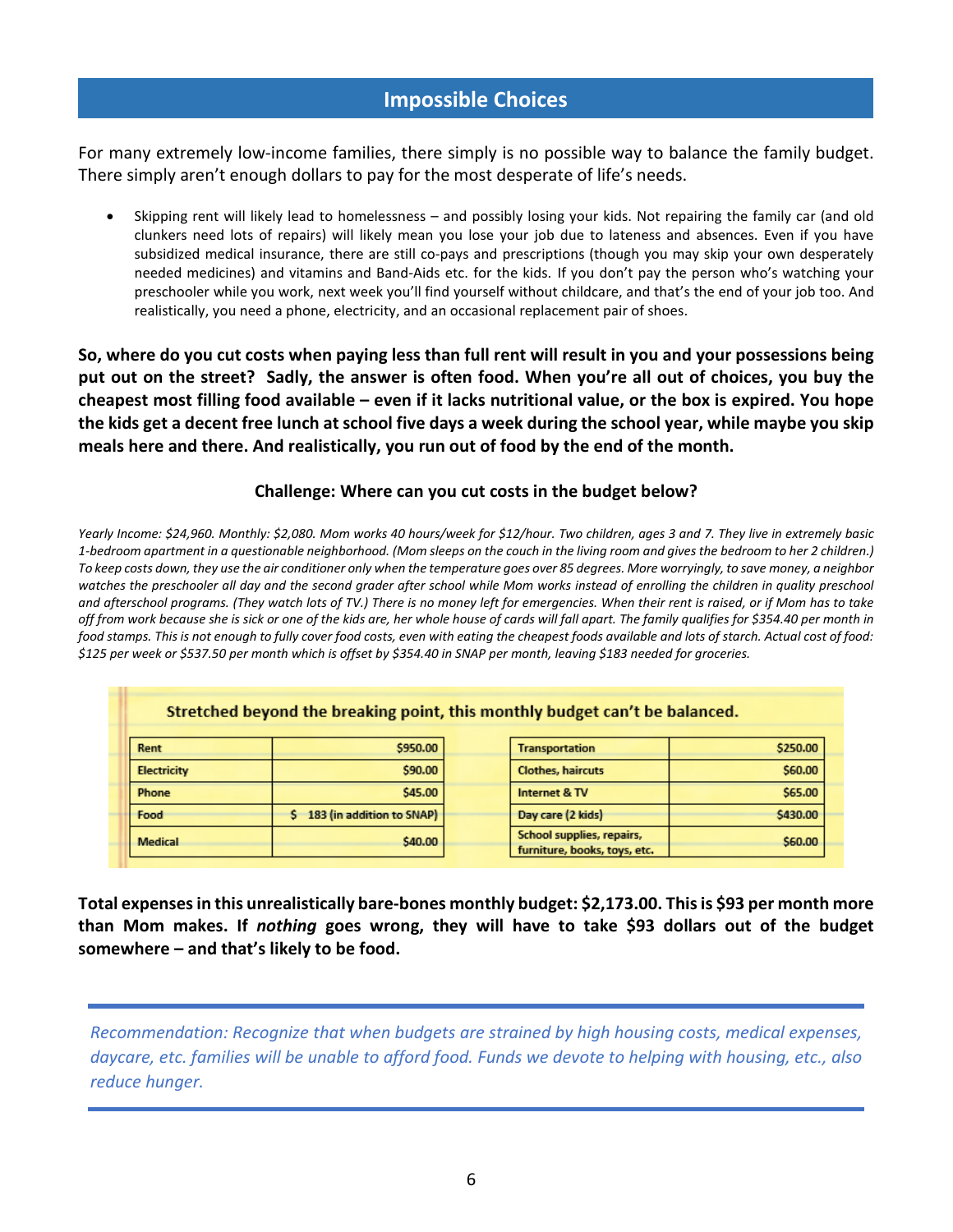#### **Why can't families simply spend less on their other expenses?**

Here's the current average rent in Broward County:



#### **But can't low-income families get subsidized housing?**

Section 8 (the housing subsidy program) lists are closed for years on end. When they briefly open, its to hold a lottery that allows the poor to *compete* for a spot on the waiting list – and then the list closes again.



#### **Preschool and afterschool care is expensive.**

- There are 795 listed daycares in Broward County. The average cost is \$572 per month per child for full-time care.
- There are currently 2,528 children in Broward County on the wait-list for subsidized child care through the Early Learning Coalition of Broward County. To qualify to apply to get on the waitlist, a family must have an income less than 150% of the poverty line and must be working or attending school or be disabled. Families who make it to the top of the waiting list pay a copayment for child care based on income and family size.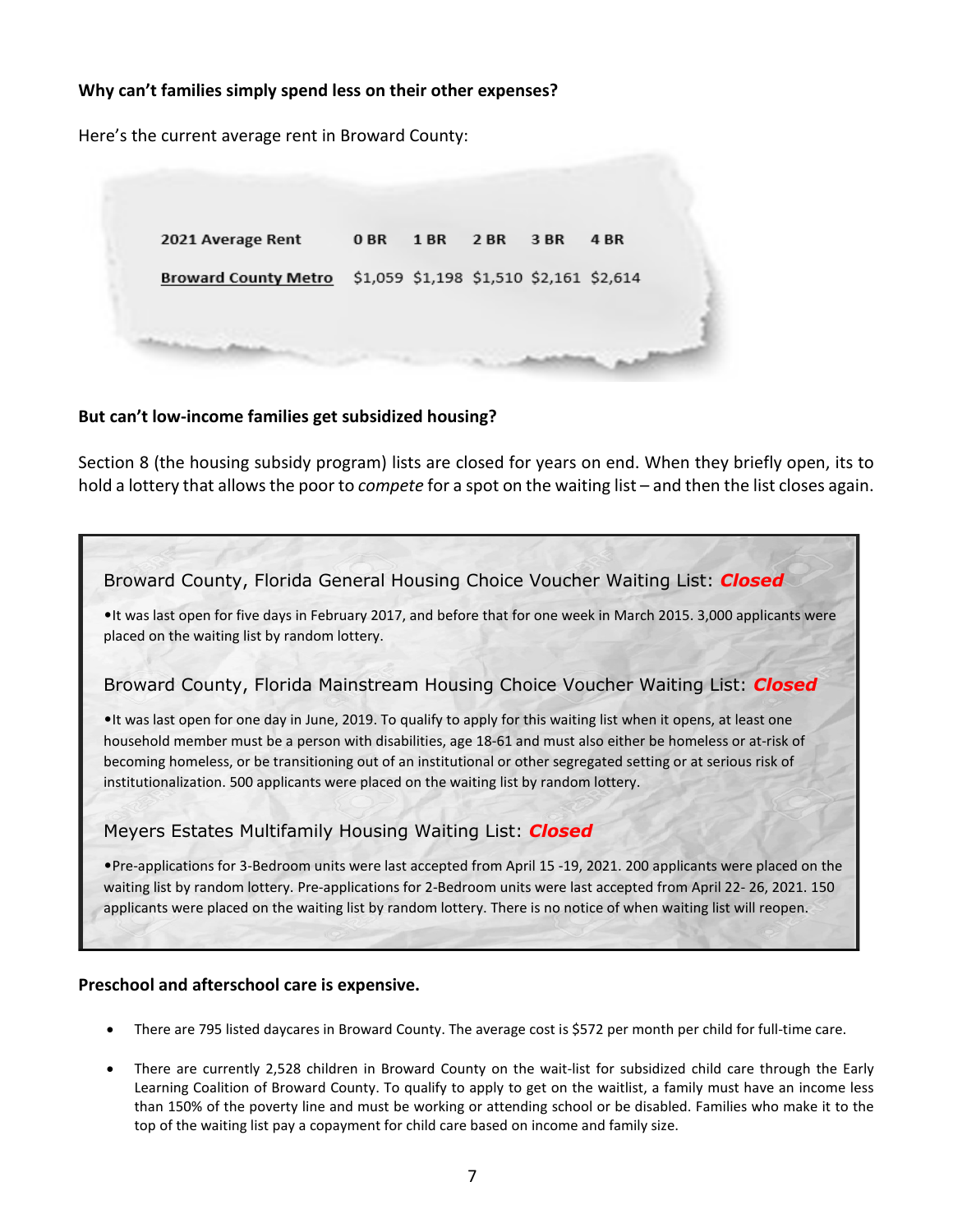## **Maximizing Federal Benefits**

The Broward Jewish community cannot possibly provide the depth and breadth of funding that the Federal government can. Additionally, every dollar we spend that could have been covered by federal dollars, is a dollar we are unable to use helping another community member, or helping that same community member with another need. It is, therefore, critical that we strongly encourage community members to utilize every benefit to which they are entitled, and where they struggle to do so, provide assistance to help them access benefits.

**Supplemental Nutrition Assistance Program (SNAP)** 

SNAP (previously called food stamps) provides benefits to eligible low-income individuals and families via an Electronic Benefits Transfer card, which can be used like a debit card to purchase eligible food in authorized retail food stores. (SNAP cannot be used to pay for nonfood items such as soap, detergent, toilet paper, vitamins, pet food, alcoholic beverages, tobacco, nor can it be used to pay for hot foods.)

More than 1 in 6 (18%) of SNAP eligible households fail to access this important benefit though.

Less than  $\frac{1}{2}$  of eligible seniors access the benefit. Formerly middle-class families, that have only recently, through job loss or for other reasons, qualified for SNAP, are also less likely to access SNAP. The working poor also access SNAP less than they should.

#### **Participation rates can be significantly increased by ensuring those in need know they qualify for the help, providing them with phone numbers, and helping them through the application process.**

The program should be aggressively marketed to our community; however, not everyone qualifies, even if they are extremely poor.

- Most students, ages 18 49, enrolled in college half time or more, are not eligible.
	- o There are some exceptions, though, so it's worth checking: Students *may* qualify if they are working 80+ hours/month, enrolled in certain programs that assist in obtaining skills needed for the current job market, participating in an on-the-job training program; participating in a state or federally financed work study program, enrolled in college through a Job Opportunities and Basic Skills program, physically or mentally "unfit"; receiving TANF, or caring for a child under six or in certain cases under twelve.
- Undocumented immigrants are never eligible for SNAP (and never have been.) Many legal immigrants also do not qualify for the first 5 years they are in the US. (Cubans and Haitians could potentially qualify during the first 5 years, while Israelis and Nicaraguans would not.)
- Youthful indiscretions may also permanently impact eligibility. There is a lifetime ban on anyone with a previous drug felony conviction (after 8/22/96.)
- SNAP recipient households are also limited to having no more than \$2,250 in their bank account, etc., (households with a senior or disabled member can have up to \$3,250) which makes it hard to put money aside for next month's rent, an unexpected medical expense or car repair, or next semester's tuition.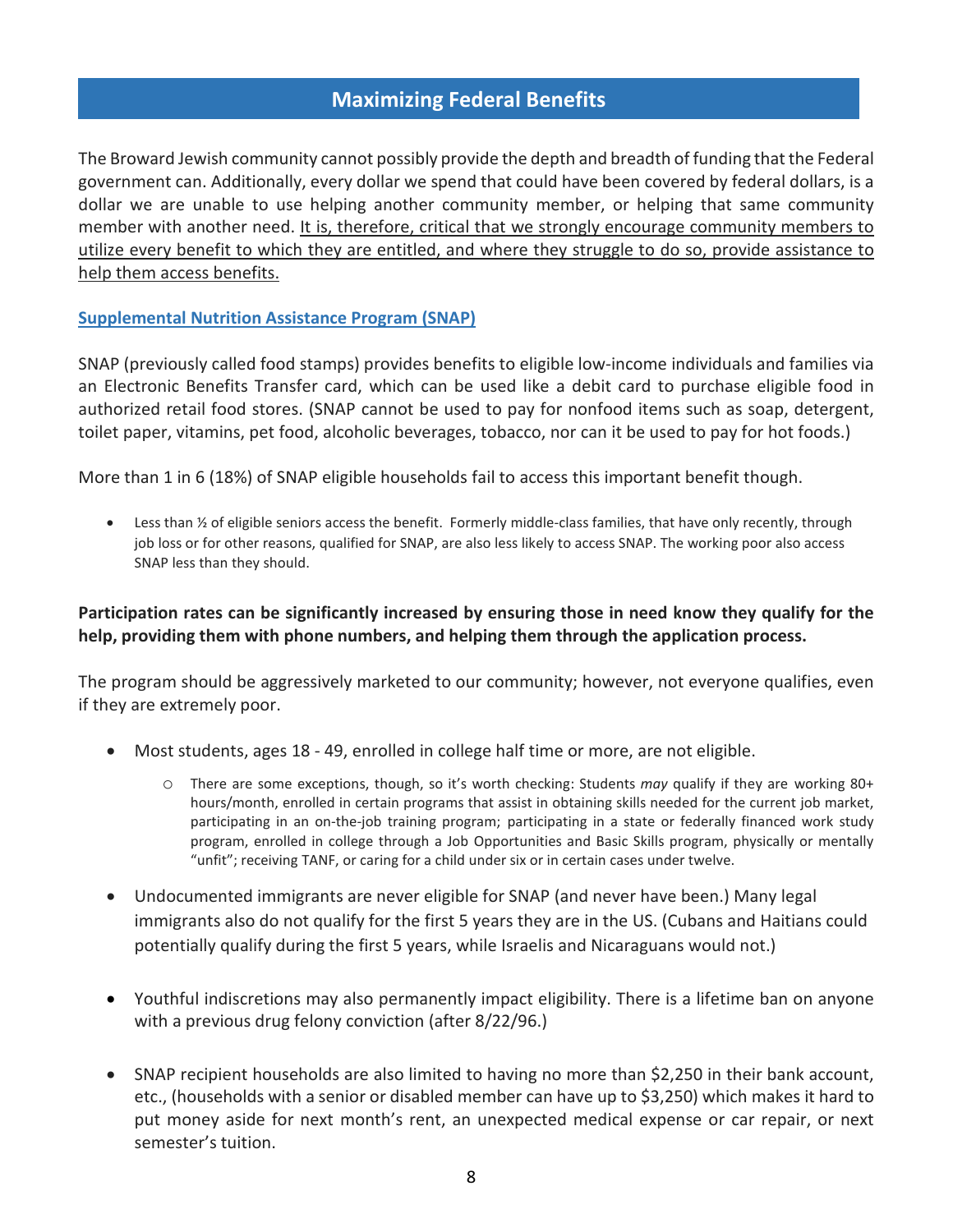#### **Women, Infants, and Children Program (WIC)**

WIC is a federally funded, nutrition program for low-income, nutritionally at-risk women who are pregnant or breastfeeding or who have recently been pregnant, and infants & children under age five, that provides specified foods at no cost to participants to supplement their diets with key nutrients.

• Qualifying nutritional risk includes medical issues like anemia, being underweight, a history of pregnancy complications or poor pregnancy outcomes; but also, importantly, dietary risks, like less than ideal diets resulting from families not being able to afford fresh fruits or vegetables or proteins, or sufficient dairy products, etc.

In Florida WIC clients receive a WIC EBT card that allow them to "purchase" WIC approved foods at grocery stores. WIC authorized foods include infant cereal, baby foods, iron-fortified adult cereal, fruits and vegetables, vitamin C-rich fruit or vegetable juice, eggs, milk, cheese, yogurt, soy-based beverages, tofu, peanut butter, dried and canned beans/peas, canned fish, whole wheat bread and other whole-grain options. For infants of women who do not fully breastfeed, WIC also provides iron-fortified infant formula. Special infant formulas and medical foods may also be provided if medically indicated.

| <b>WIC Income Guidelines</b>                                                           |          | WOMEN, INFANTS, |  |  |  |  |
|----------------------------------------------------------------------------------------|----------|-----------------|--|--|--|--|
| For a pregnant woman, each unborn baby counts as 1 extra person in the household size. |          |                 |  |  |  |  |
| <b>Household Size</b>                                                                  | Income   |                 |  |  |  |  |
|                                                                                        | Annual   | Monthly         |  |  |  |  |
| 1                                                                                      | \$23,828 | \$1,986         |  |  |  |  |
| $\overline{2}$                                                                         | \$32,227 | \$2,686         |  |  |  |  |
| 3                                                                                      | \$40,626 | \$3,386         |  |  |  |  |
| 4                                                                                      | \$49,025 | \$4,086         |  |  |  |  |
| 5                                                                                      | \$57,424 | \$4,786         |  |  |  |  |
| 6                                                                                      | \$65,823 | \$5,486         |  |  |  |  |
| 7                                                                                      | \$74,222 | \$6,186         |  |  |  |  |
| 8                                                                                      | \$82,621 | \$6,886         |  |  |  |  |

*Recommendation: The Broward Jewish community, through our Synagogues, Schools, Youth Groups, and Jewish Agencies, should make an aggressive effort to ensure that 100% of our community members are aware of SNAP and, if they qualify for it, strongly encouraged, and assisted, to access it. We should also tell pregnant women, and families with young children, about WIC, which while not an option for all, can be extremely useful for some.*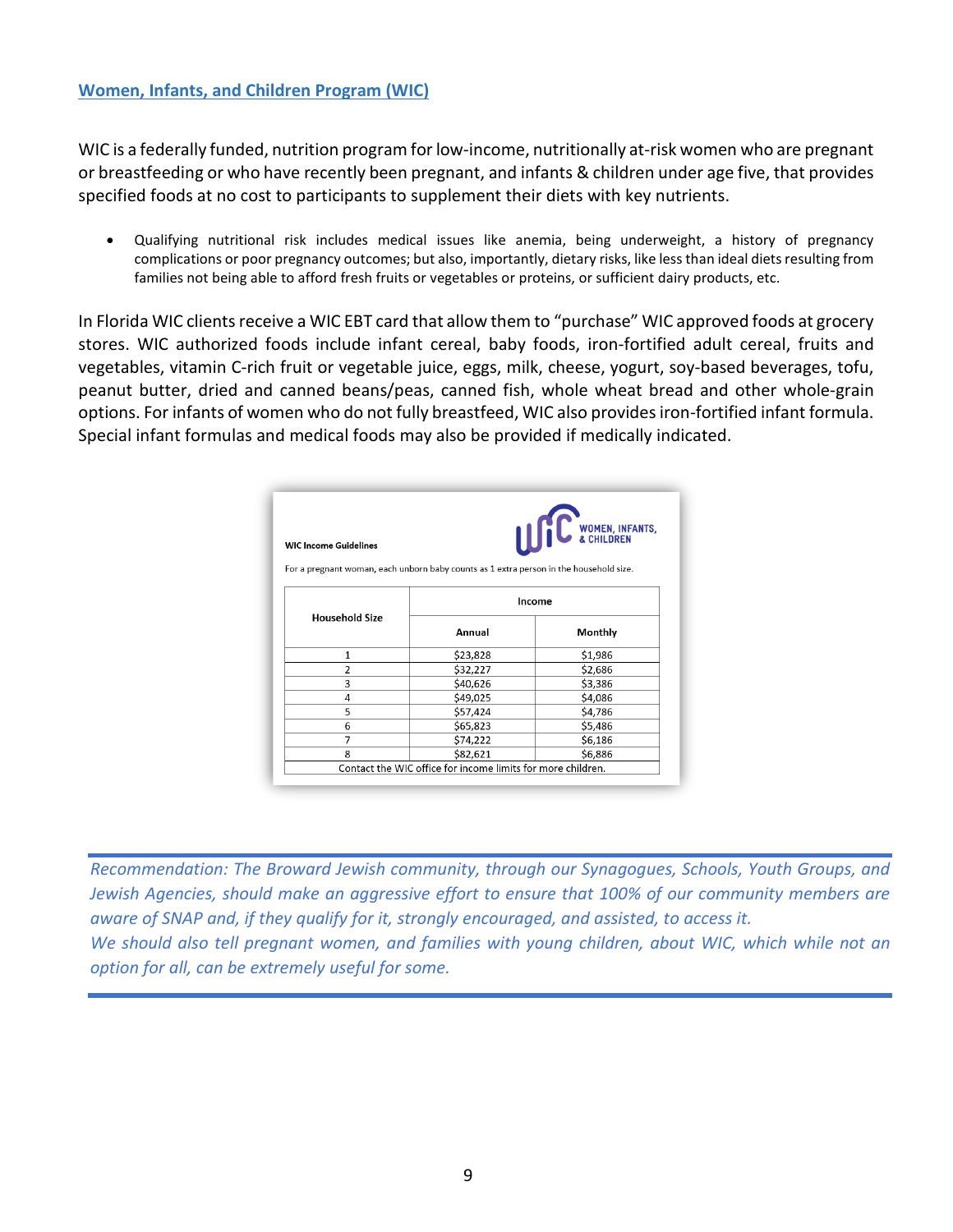## **How our Broward County Jewish Community is Combatting Hunger**

## **Jewish Food Pantries in Broward County**

Note: Food Pantries provide short-term temporary emergency assistance. They typically offer community members food to last about 3 days, generally limiting clients to one visit per month. The food offered is generally low cost, and often donated by the community.

**The Dorit & Ben J. Genet Cupboard Goodman Jewish Family Services** 4703 SW  $51<sup>st</sup>$  Street Davie, FL 33314 Phone: 954-530-7555 <https://www.jfsbroward.org/services/cupboard>

**WECARE Soref JCC** 6501 W. Sunrise Blvd. Plantation, FL 33313 Phone: 954-792-6700 x 306 <https://www.sorefjcc.org/wecare> **We Are One** 6794 Stirling Road Hollywood, FL 33024 Phone: 954-505-4152 [https://www.weareonecharity.org](https://www.weareonecharity.org/)

**Craig's Pantry** 7451 NW 4<sup>th</sup> Street Plantation, FL 33317 Phone: 954-648-6359 [https://www.craigspantry.com](https://www.craigspantry.com/) [info@craigspantry.com](mailto:info@craigspantry.com)

#### **Little Pantries**

Little Pantries are tiny, freestanding boxes filled with whatever donated food people drop off. While their offerings are limited, they're easy to access, available 24/7, and have no restrictions.

**Temple Beth Am** 7205 Royal Palm Blvd. Margate, FL 33063 Phone: 954-968-4545 <https://www.beth-am.org/community> **Temple Beth Orr** 2151 Riverside Drive Coral Springs, FL 33071 Phone: 954-753-3232 [https://www.templebethorr.org/community](https://www.templebethorr.org/community/community-food-closet/)

## **Home Delivered Meals for Seniors**

Meals on Wheels of South Florida's Nourish Now Program delivers nutritious meals (generally 14 meals a week) to frail elderly and ill Jewish community members unable to prepare their own.

**Meals on Wheels of South Florida** 451 N. State Road 7 Plantation, FL 33317 Phone: 954-731-8770 <https://www.mowsoflo.org/>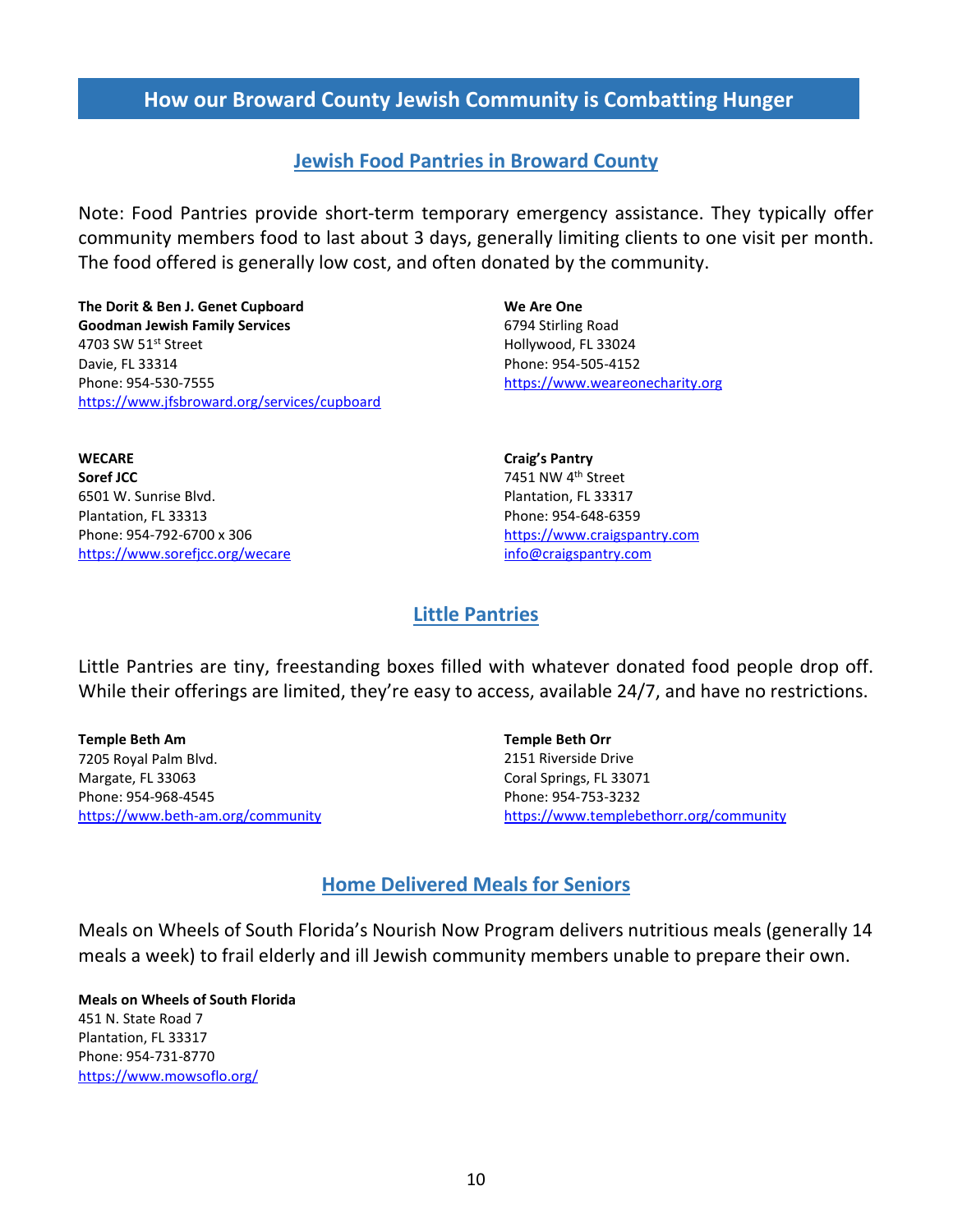## **Congregant Feeding Sites**

Congregate feeding sites provide seniors with a nutritious lunch (asking only a donation) in an atmosphere designed to encouraged socializing with one another.

**Daniel D. Cantor Senior Center** 5000 N Nob Hill Road Sunrise, FL 33351 Phone: 954-742-2299 <https://www.cantorcenter.com/>

**David Posnack JCC – JLUNCH program** 5850 S Pine Island Road Davie, FL 33328 Phone: 954-434-0499 x 106 <https://www.dpjcc.org/adults/jlunch-menu/>

## **Pop-Up Pantries**

These pop-up pantries opened to meet COVID created hunger needs. They function informally, often stacking boxes full of fruits, vegetables, and other foods outside where volunteers pack the boxes into the car trunks of long lines of hungry community members.

#### **Chabad of Coconut Creek**

4640 NW 74th Place Coconut Creek, FL 33073 Phone: 954-422-1987 Email[: rabbi@chabadcoconutcreek.com](mailto:rabbi@chabadcoconutcreek.com) <https://www.chabadcoconutcreek.com/>

#### **Chabad of Coral Springs**

3925 N University Drive Coral Springs, FL 33065 Phone: 954-344-4855 Email: [Rabbibronstein@gmail.com](mailto:Rabbibronstein@gmail.com) <https://www.coralspringschabad.org/>

**Chabad of Parkland (North Broward)** 7170 Loxahatchee Road Parkland, FL 33067 Phone: 954-970-9551 Email[: shueybiston@gmail.com](mailto:shueybiston@gmail.com) [https://www.c](https://www.chabadcoconutcreek.com/)habadofparkland.com/

#### **Financial Assistance and Social Services**

**Chabad of South Broward** 1295 E Hallandale Beach Blvd. Hallandale, FL 33009 Phone: 954-458-1877 Email[: mosheschwartz@bellsouth.net](mailto:mosheschwartz@bellsouth.net)

#### **Las Olas Chabad Jewish Center**

1302 E. Las Olas Blvd. Ft. Lauderdale, FL 33301 Phone: 954-780-6770 Email[: chaimslava@gmail.com](mailto:chaimslava@gmail.com) [https://www.jewishfl.org](https://www.jewishfl.org/)

**Goodman Jewish Family Services** 5890 S. Pine Island Road, Suite. 201 Davie, FL 33328 Phone: 954-370-2140 [https://www.jfsbroward.org](https://www.jfsbroward.org/)

**Sunshine Circl[e](https://www.jewishfl.org/)**

13600 SW  $10<sup>th</sup>$  Street Pembroke Pines, FL 33027 Phone: 754-800-4770 Email: [libaandu@gmail.com](mailto:libaandu@gmail.com)  [https://www.sunshinecirclefl.com](https://www.sunshinecirclefl.com/)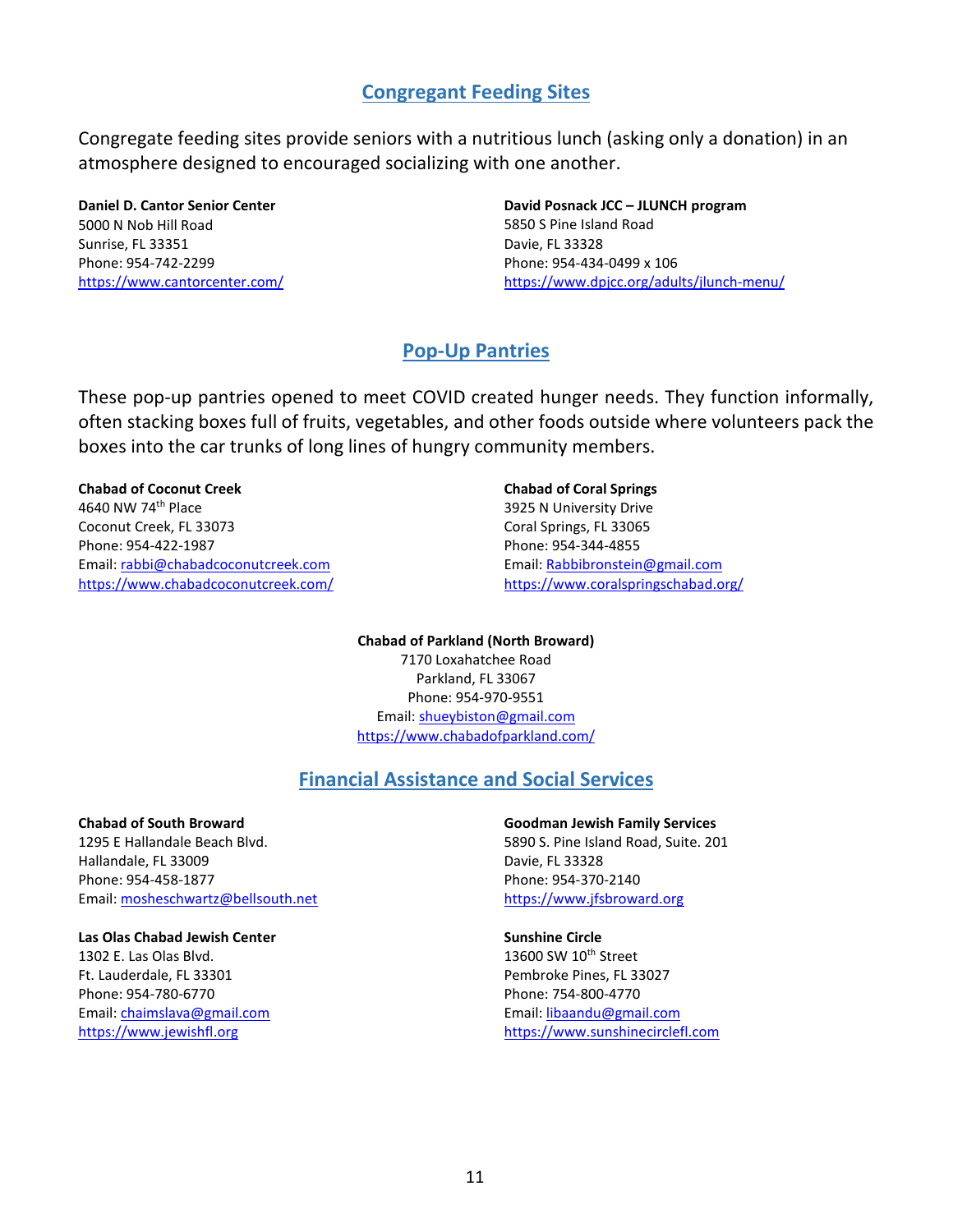## **Select Additional Community Resources**

**Florida Food Assistance Program (SNAP)**  Phone: 1-866-762-2237 <https://www.benefits.gov/benefit/1244>

**Women, Infants and Children (WIC)** Phone: 954-767-511 Email[: Post.CHD06@flhealth.gov](mailto:Post.CHD06@flhealth.gov) <http://www.floridahealth.gov/programs-and-services/wic/>

**Area Agency on Aging** 5300 Hiatus Road Sunrise, FL 33351 Helpline Phone: 954-745-9779

#### **The Broward Partnership for the Homeless**

(Soup kitchens and services for the homelessness) 920 NW 7th Ave. Fort Lauderdale, FL 33311 Phone: 954.779.3990 [www.bphi.org](http://www.bphi.org/)

**To Find the Closest Food Pantry**  <https://www.foodpantries.org/st/florida>

**To Find the Closest Homeless Shelter** <https://www.homelessshelterdirectory.org/>

12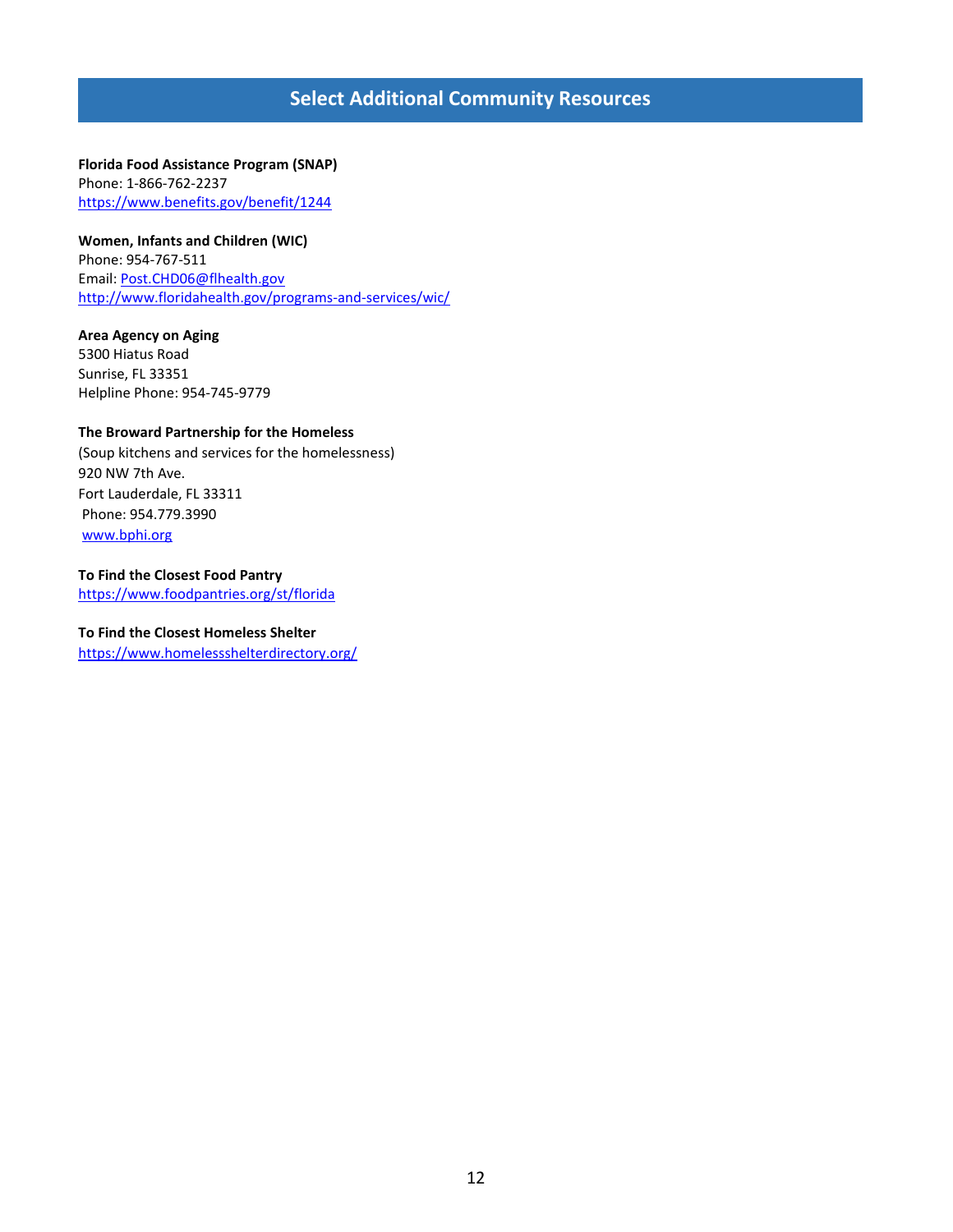#### **Conclusion and Final Recommendations**

It is absolutely critical that we face the challenge of hunger in our Broward Jewish community head on, because there truly are things we can do. Our donors, and our community, care about making sure the poorest and most vulnerable members of our community eat, but the vast majority are almost certainly unaware of just how widespread and deep the problem of hunger – and poverty – in our Broward Jewish community is.

- We should make our donors aware of the scope of the problem. It is much, much larger and more serious than most of our community realizes.
- We should raise more dollars to fund critical programs to feed our poorest community members; especially our food pantries, the Nourish Now program at Meals on Wheels, and the program to supplement insufficient federal reimbursement rates for free breakfasts and lunches for lowincome children at Jewish schools.
- We should consider funding one or more positions to help financially-challenged community members identify and access other resources (especially governmental resources) that could help them – freeing up more of their dollars for food, and freeing up more of our dollars to help other community members.
- We should consider ways to help employable community members find jobs, and move up the career ladder, with the goal of enabling them to afford the food – and other resources - their families need, and removing them from the list of those who need assistance.
- We should be aware of those most likely to be in need: Elderly & ill Jewish community members no longer able to work to supplement tiny fixed incomes, community members with disabilities that seriously impact their earning potential, parents of children with serious illnesses or disabilities that therefore find themselves unable to work, community members fleeing domestic abuse, low-income single parents, families with large numbers of children but limited incomes, and Jewish community members who have come to Broward from other countries – especially if they do not yet have the right to work or have not yet moved up the career ladder.
- We should conduct outreach to the poorest members of our Broward Jewish community, who often don't know that the Jewish community has resources for them – or frankly that we want to help. (This problem is most challenging among non-Orthodox community members, who, in their poverty, do not join synagogues or JCCs or involve themselves in the Federation, and therefore never hear about the available help.) In addition to the fact that they desperately need our help, there is also the risk that this group will completely disengage from the Jewish community, and that they and their children will be permanently lost to us, if their perception is that they are uncared for, and that there is no real place for them in our community.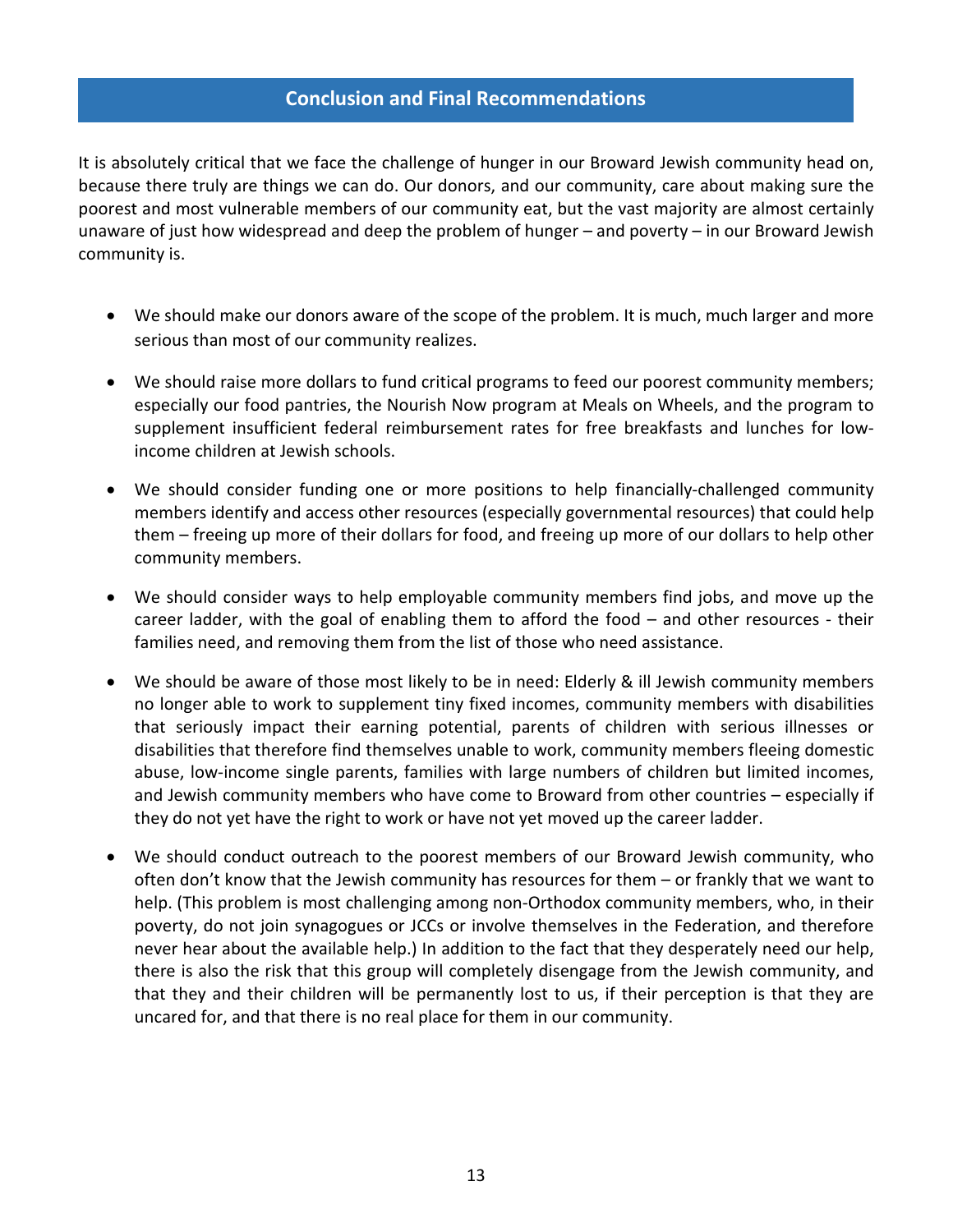

**Imagine the pain a parent feels, when they know their cupboard is bare, the refrigerator is empty, and they've run out of money to buy food for the month. Would you beg or borrow or steal to feed your child? Would you put aside your pride, and stand on the sidewalk asking strangers or neighbors to give you their pennies or expired food? Would you lie to your children and tell them you've already eaten and they should eat whatever food you can find to quiet their rumbling bellies while you go hungry?**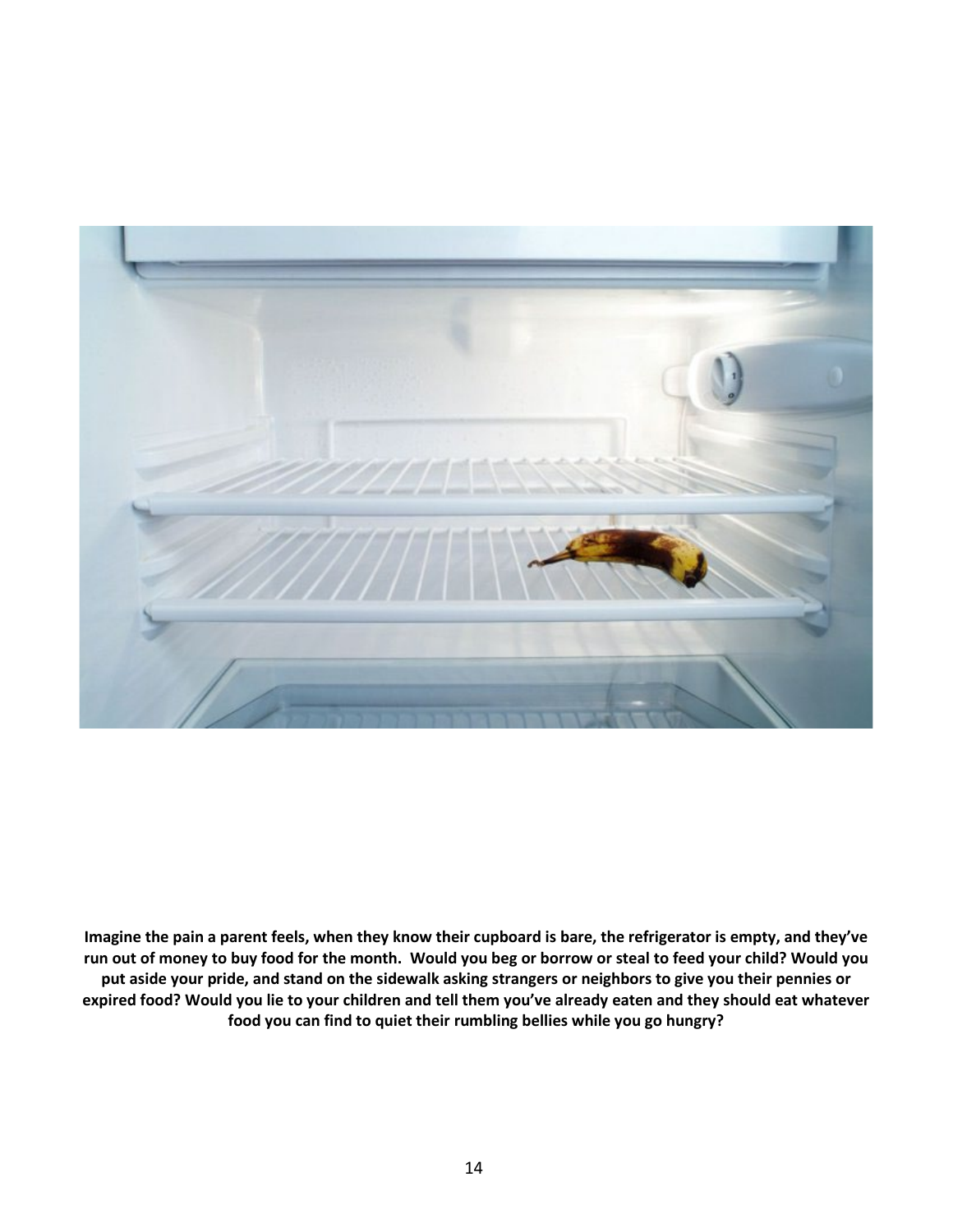





<https://www.mapcustomizer.com/map/Hunger%20Map%2011.16.2021>